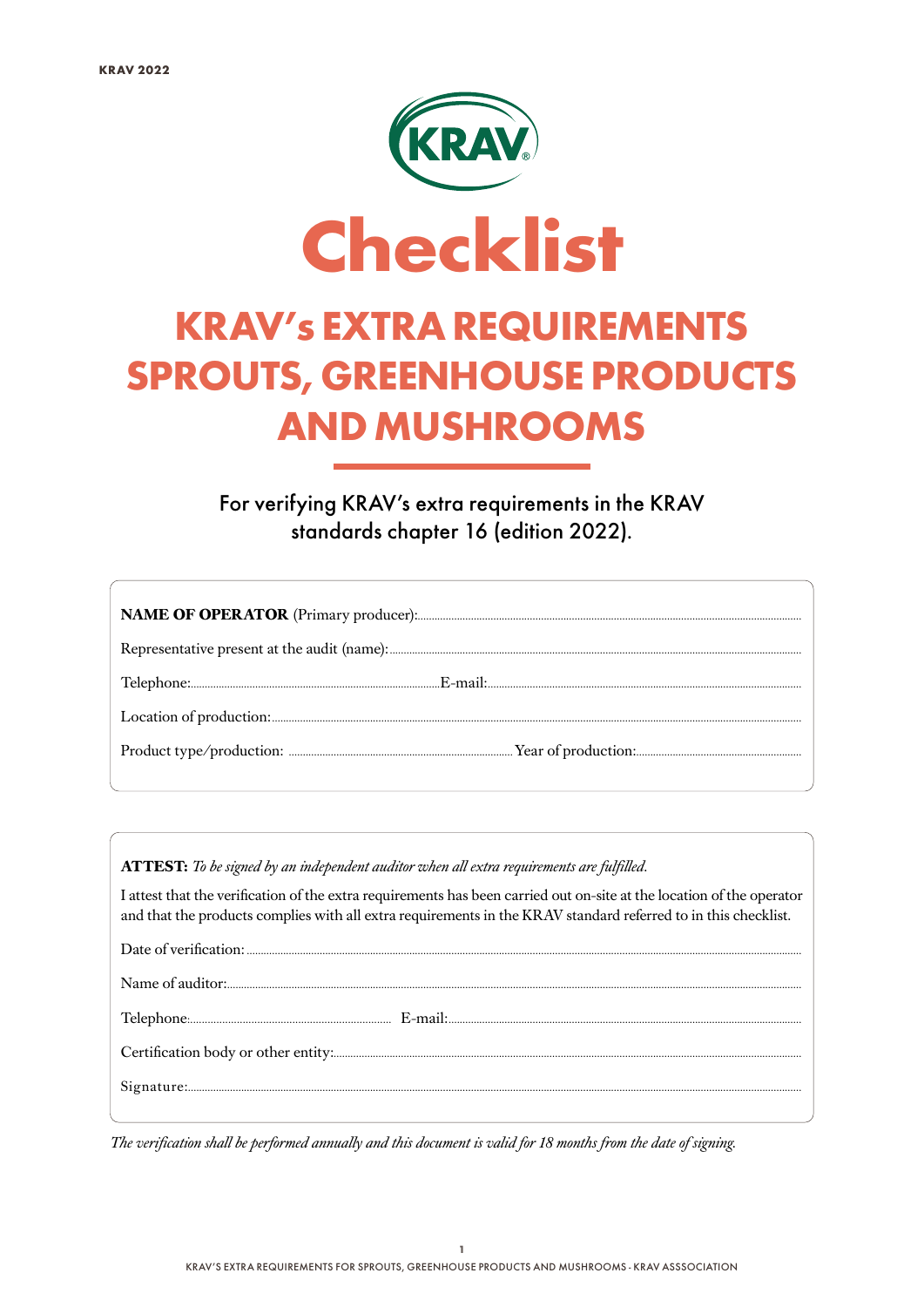## WAYS TO VERIFY THE EXTRA REQUIREMENTS

This checklist shall be used to verify KRAV´s extra requirements in chapter 16 for the type of production mentioned above.

A prerequisite is that the operator is certified according to Regulation (EU) 2018/848 or to equivalent production rules in accordance with Article 33 in (EU) 2018/848. The product shall always be accompanied by a valid EU-certificate.

You will find more information about KRAVs extra requirements at our webpage: *[www.krav.se](www.krav.se/en/for-companies/extra-requirements-for-all-products/)* and the KRAV Standards at: *[www.krav.se/en/standards](https://www.krav.se/en/standards)*

The checklist shall be filled in and signed either by:

1. A person working as auditor at a certification body accredited for organic certification.

or

2. A person with experience from auditing according to standards for organic production or social responsibility, assigned by a KRAV-certified importer. It must be done by a person outside the company that is being audited.

KRAV has verification agreements with a number of certification bodies that can offer verification of KRAVs Extra Requirements, although any accredited Certification Body can use the checklists.

You will find a list of certification bodies with verification agreements here: *[www.krav.se](https://www.krav.se/en/asset/certification-bodies-with-verification-agreement/)*

The Operator must not use the KRAV-label, or state that the production is KRAV-certified. He or she can only state that KRAV´s extra requirements in chapter 16 (for the type of production that the checklist covers) have been verified.

The checklist is only valid as verification when all extra requirements are fulfilled. When asked for, the verification notes under each question, must be filled in.

For questions please contact: *[food@krav.se](mailto:food%40krav.se?subject=From%20extra%20requirements)*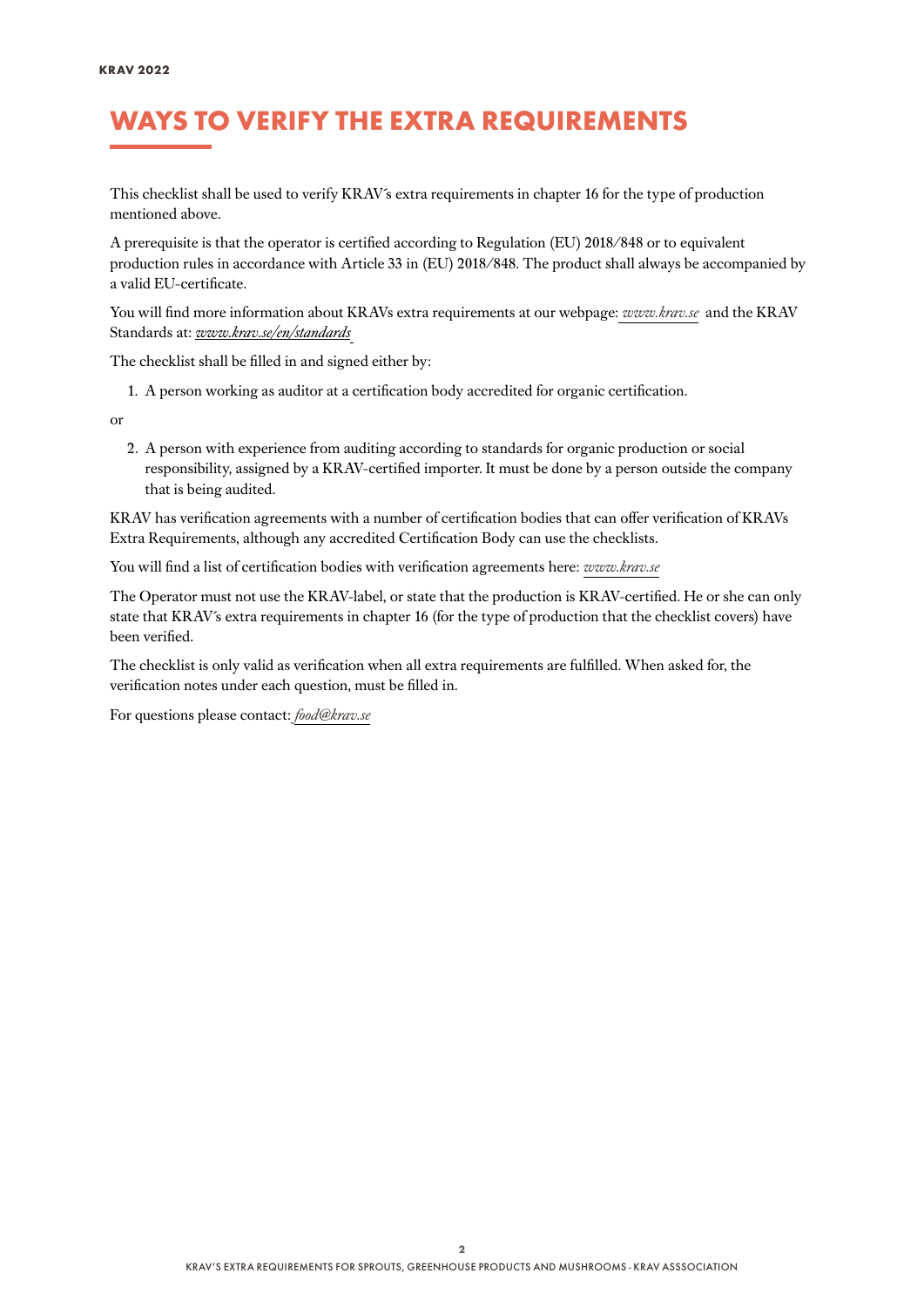## 16.7.2 EXTRA REQUIREMENTS FOR SPROUTS

|                                                                                                                                                                                                                                                                                                              | Fulfilled | Not fulfilled |
|--------------------------------------------------------------------------------------------------------------------------------------------------------------------------------------------------------------------------------------------------------------------------------------------------------------|-----------|---------------|
| The seeds used for the sprout production are organic, and are grown in one of following<br>countries or areas: European Union, EEA, Switzerlans, UK, USA, Canada, Australia,<br>New Zealand or Japan.                                                                                                        |           |               |
| If the condition above is fulfilled for all seeds, you do not have to fill in the questions below.                                                                                                                                                                                                           |           |               |
| • The seeds used for the sprout production are organic, and the seed producer is<br>certified according to a KRAV recognized standard for social responsibility or<br>evaluated according to a KRAV recognized system for supplier evaluation.<br>(Certificate or corresponding document shall be enclosed.) |           |               |
| · The seeds used for the sprout production are organic, and the social responsibility<br>of the seed producer is verified through the KRAV checklist for social responsibility.<br>(Signed Checklist for Crops shall be enclosed.)                                                                           |           |               |
| Verified through (specify the type of documentation that you have checked):…………………………………………………………………                                                                                                                                                                                                         |           |               |

## 16.7.3 EXTRA REQUIREMENTS FOR GREENHOUSE **PRODUCTION**

*..........................................................................................................................................................................................................................................................*

|    |                                                                                                                                                        | Fulfilled | Not fulfilled |
|----|--------------------------------------------------------------------------------------------------------------------------------------------------------|-----------|---------------|
|    | The greenhouses are not heated at all.                                                                                                                 |           |               |
|    | If the condition above is fulfilled, you do not have to fill in the question below.                                                                    |           |               |
|    | For greenhouse cultivation, there must be compliance with either<br>point A or point B below:                                                          |           |               |
| А. | Of the total energy used for heating, cooling areas, lightning as well as<br>production of CO2 80% must come from non-fossil fuels or from waste heat. |           |               |
| В. | Fossil energy, on average, can make up at most 2,5 kWh per m <sup>2</sup><br>and production week during the growing period                             |           |               |
|    |                                                                                                                                                        |           |               |

*..........................................................................................................................................................................................................................................................*

#### 16.7.6 EXTRA REQUIREMENTS FOR MUSHROOM **CULTIVATION**

|                                                                                                                                                      | Fulfilled | Not fulfilled |
|------------------------------------------------------------------------------------------------------------------------------------------------------|-----------|---------------|
| The operator (mushroom grower) must:                                                                                                                 |           |               |
| use renewable electricity in mushroom production and<br>٠<br>implement energy efficiency measures, especially to reduce the use<br>of fossil energy. |           |               |
|                                                                                                                                                      |           |               |

*..........................................................................................................................................................................................................................................................*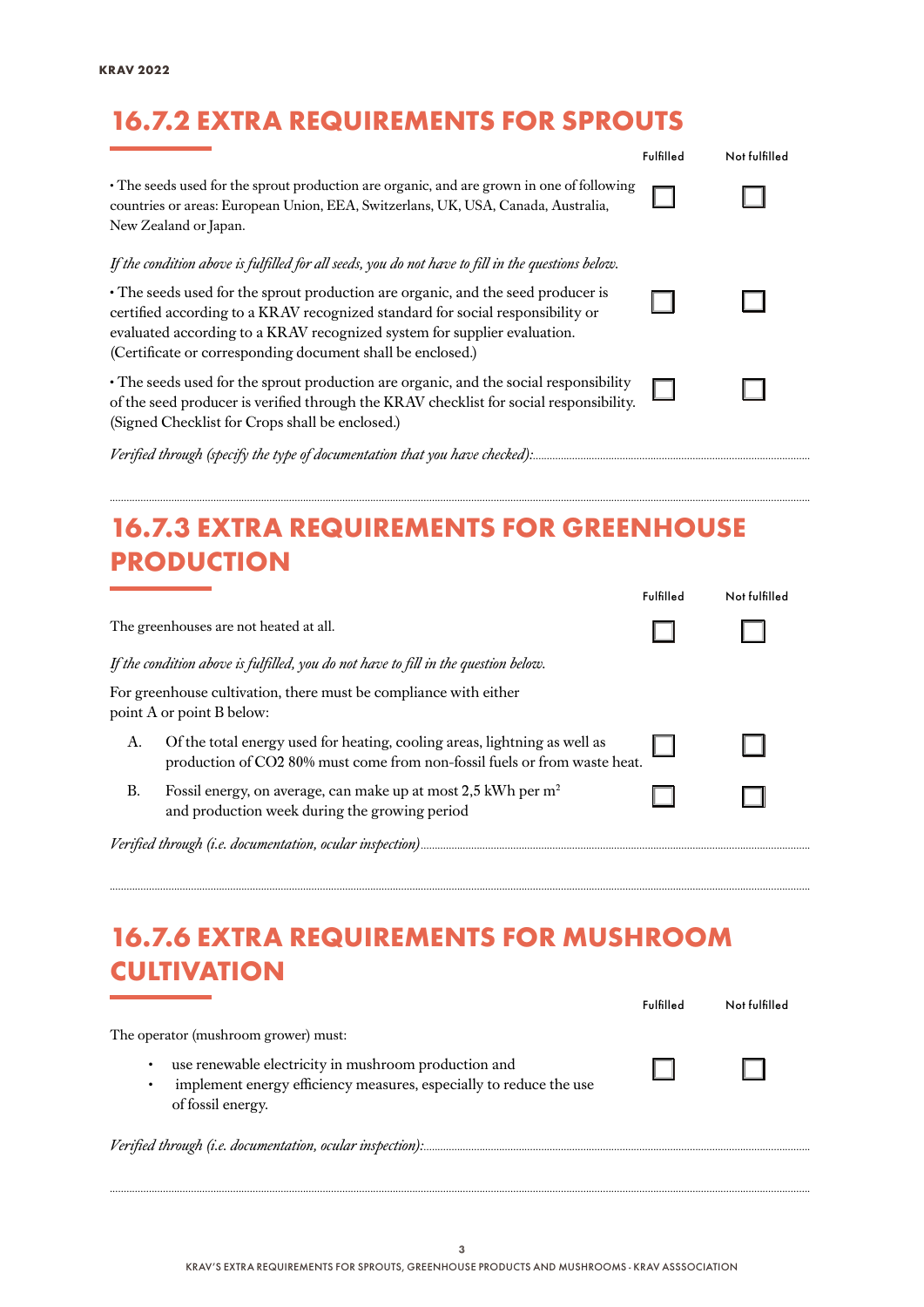# SOCIAL RESPONSIBILITY IN PRIMARY PRODUCTION



The production, including primary production, takes place in the European Union, the EEA area, Switzerland, UK, USA, Canada, Australia, New Zealand or Japan.



The operator has less than 10 employees, and are exempt from the documentation requirement.

The operator is certified according to a KRAV recognized standard for social responsibility or evaluated according to a KRAV recognized system for supplier evaluation. (Certificate or corresponding document shall be sent to the buyer.)

*If any of the conditions above are fulfilled, you do not have to fill in the checklist for social responsibility below.*

#### 16.4 SOCIAL RESPONSIBILITY – CHECKLIST

|                                                                                                                                                                                                                                                                                                               | Fulfilled | Not fulfilled |
|---------------------------------------------------------------------------------------------------------------------------------------------------------------------------------------------------------------------------------------------------------------------------------------------------------------|-----------|---------------|
| 16.4.2 National legislation on labour law must be complied with.                                                                                                                                                                                                                                              |           |               |
|                                                                                                                                                                                                                                                                                                               |           |               |
| 16.4.3 Products cannot be KRAV-certified if there are human rights violations<br>associated with the production. Activities where production takes place must<br>comply with the ILO core conventions, the UN Convention on the Rights of the<br>Child, and the UN Universal Declaration of Human Rights. (K) |           |               |
|                                                                                                                                                                                                                                                                                                               |           |               |
| 16.4.4 Forced or involuntary labour is prohibited.                                                                                                                                                                                                                                                            |           |               |
|                                                                                                                                                                                                                                                                                                               |           |               |
| 16.4.5 Employees must be treated equally, provided with the same opportunities<br>and not be subjected to discrimination.                                                                                                                                                                                     |           |               |
|                                                                                                                                                                                                                                                                                                               |           |               |
| 16.4.6. It is prohibited to employ children under 15 years of age. (K)<br>ILO's exception for limited extra work in accordance with ILO convention 138 applies.                                                                                                                                               |           |               |
|                                                                                                                                                                                                                                                                                                               |           |               |

*..........................................................................................................................................................................................................................................................*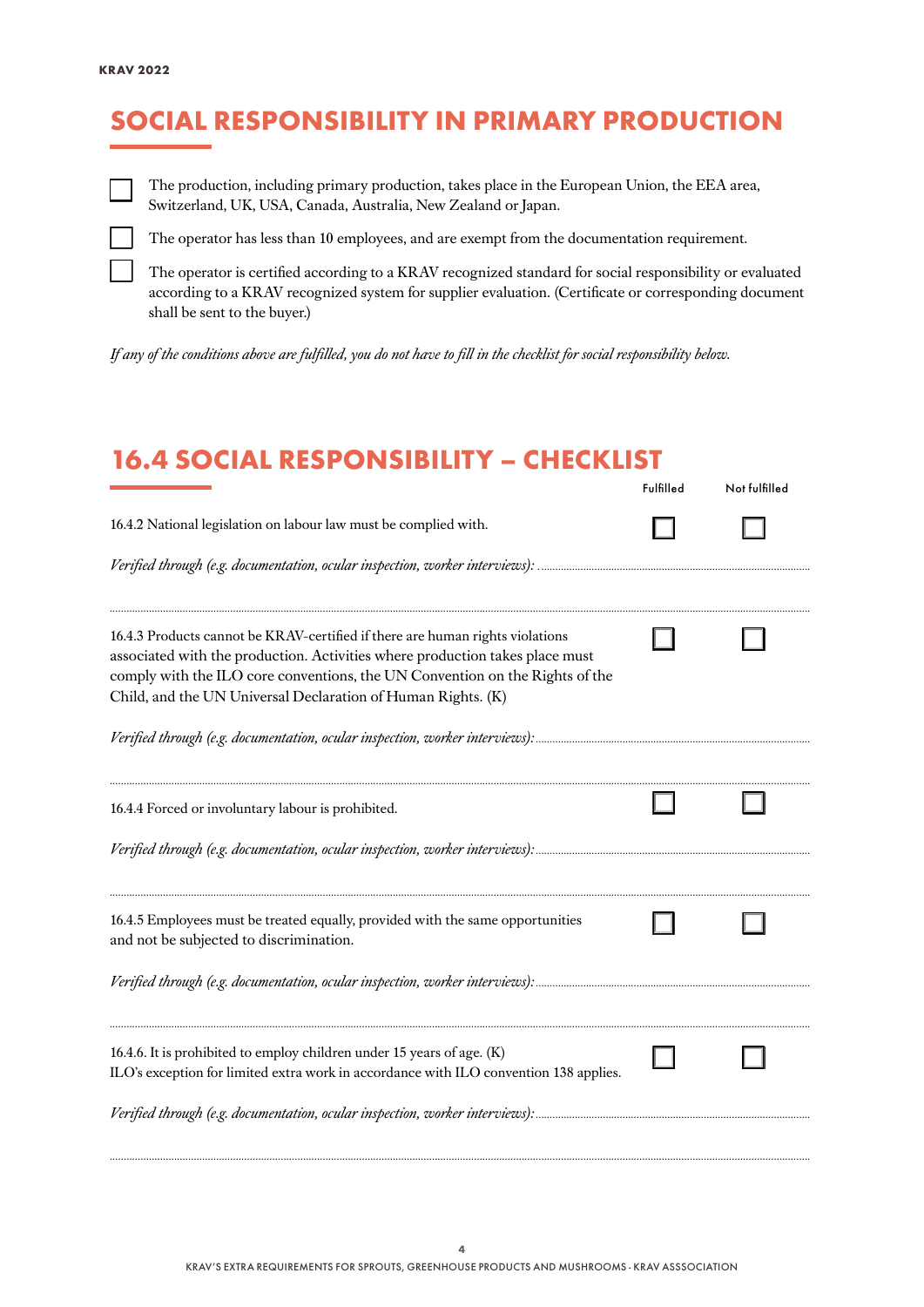# 16.4 SOCIAL RESPONSIBILITY – CHECKLIST

|                                                                                                                                                 | Fulfilled | Not fulfilled |
|-------------------------------------------------------------------------------------------------------------------------------------------------|-----------|---------------|
| 16.4.7 When child and young employees under 18 years of age are hired, it must<br>be ensured that:                                              |           |               |
| the work is not harmful to their health or development<br>the number of hours or scheduling of work does not affect<br>their school attendance. |           |               |
|                                                                                                                                                 |           |               |
| 16.4.8. Employees must have the opportunity to organize and the right<br>to collective bargaining.                                              |           |               |
|                                                                                                                                                 |           |               |
| 16.4.9. Employers must comply at the least with the alternative which follows that<br>most benefits employees:                                  |           |               |
| the statutory minimum wage in each respective country or<br>the industry standard implemented through collective bargaining<br>agreements.      |           |               |
|                                                                                                                                                 |           |               |
| 16.4.10. National legislation regarding working hours and overtime<br>must be complied with.                                                    |           |               |
|                                                                                                                                                 |           |               |
| 16.4.11. The work environment must be safe and not present a health risk.                                                                       |           |               |
|                                                                                                                                                 |           |               |
| 16.4.12. All employees must have a binding employment contract.                                                                                 |           |               |
|                                                                                                                                                 |           |               |

*..........................................................................................................................................................................................................................................................*